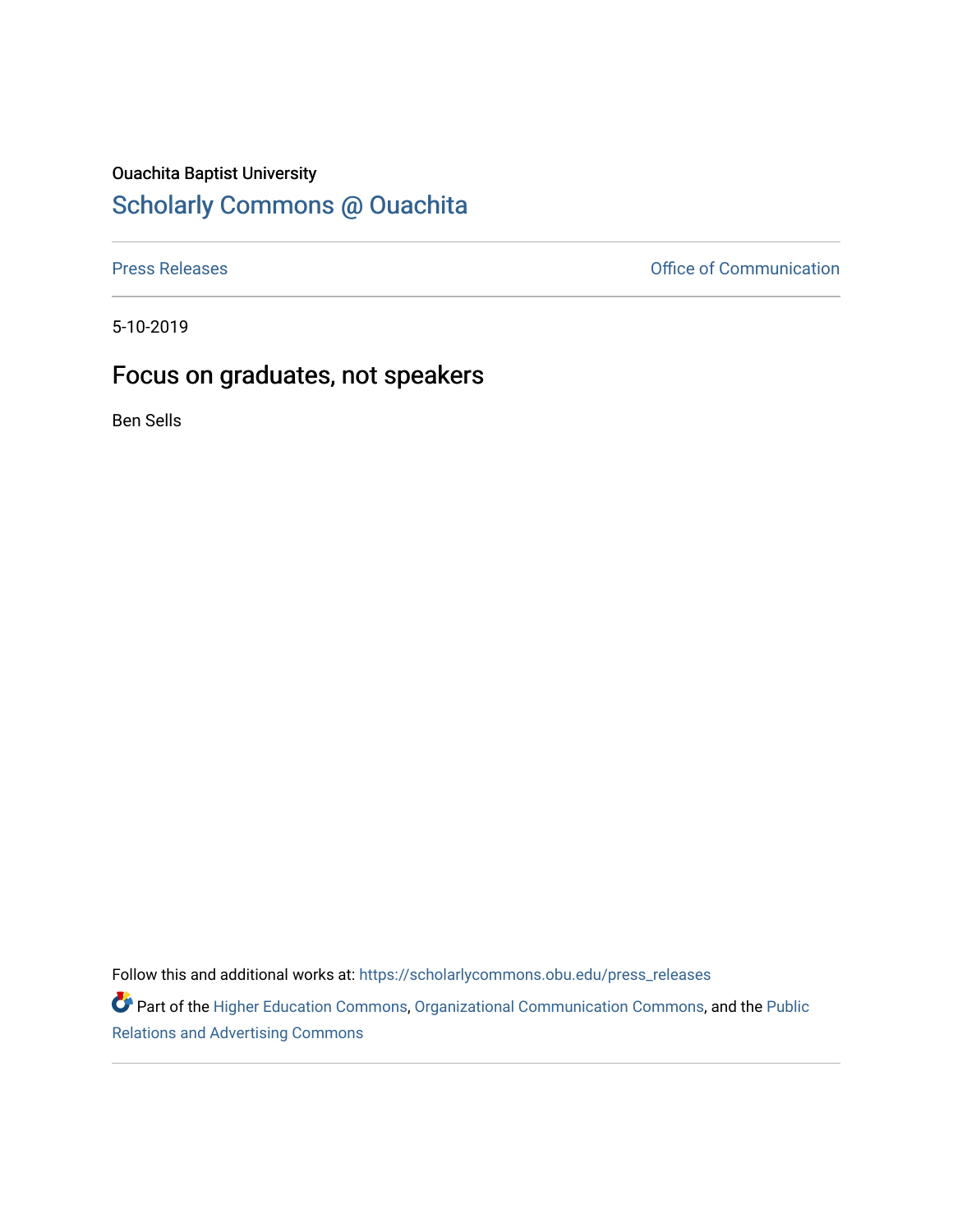

For immediate release **Focus on graduates, not speakers**



*By Ben R. Sells* May 10, 2019 For more information, contact OBU's news bureau at [newbureau@obu.edu](mailto:newbureau@obu.edu) or (870) 245-5208.

ARKADELPHIA, Ark. — *Editorial Note: The following article originally appeared as guest article in the* Arkansas-Democrat Gazette *on May 5, 2019. [See the original here.](https://www.arkansasonline.com/news/2019/may/05/focus-on-graduates-not-speakers-2019050/)*

I love the pomp and circumstance that marks commencement. It's the most important, picture-perfect day in the life of a university. And as a president, it's a great honor to present a diploma, shake hands and congratulate each graduate.

The tradition of commencement, one that spans hundreds of years, has a modern addition: the highprofile speaker. It's an approach I once supported. But my mind changed after becoming president of Ouachita Baptist University in 2016. I learned Ouachita's practice was not having an outside commencement speaker. It's a practice I've come to deeply affirm.

Here's why.

When justifying the prominent speaker, universities often claim that it will make graduation more memorable for students. Yet I know invitations are also given for other reasons such as to outshine competitors, grab media headlines, curry favor with an influencer, impress alumni or cultivate a philanthropic gift. These are understandable motivations. But is commencement the right moment for any of them?

A college commencement is an important milestone in the lives of students and their families. Students have worked diligently over four years for this day. Their families have often made a significant financial investment. Graduates deserve their moment. Ouachita's practice allows the spotlight to be on the students and the fulfillment of their quest, not on an outside speaker who, no matter how impressive, knows little about their journeys.